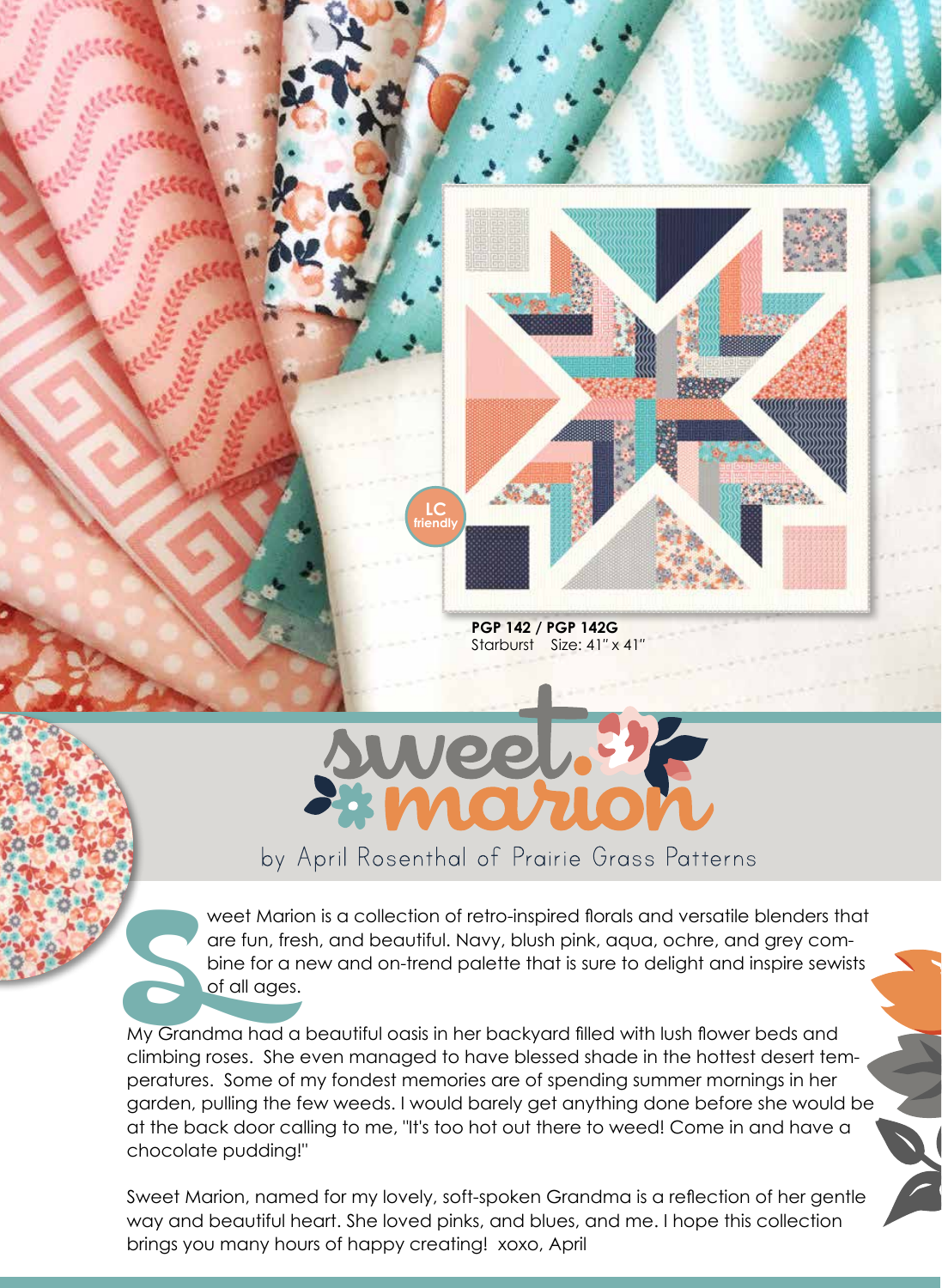



February 2017 Delivery



24040 27





24040 31 \*



24043 12 \*

24041 22 \*

Sailor Man

Robins Egg Cloud

Robins Egg Cloud

24045 13

24043 14

Robins Egg



24044 16 \*



24042 19 \*



24041 13 \*







24045 26

24043 17

**SEPTEMBER 2016** www.modafabrics.com





24044 15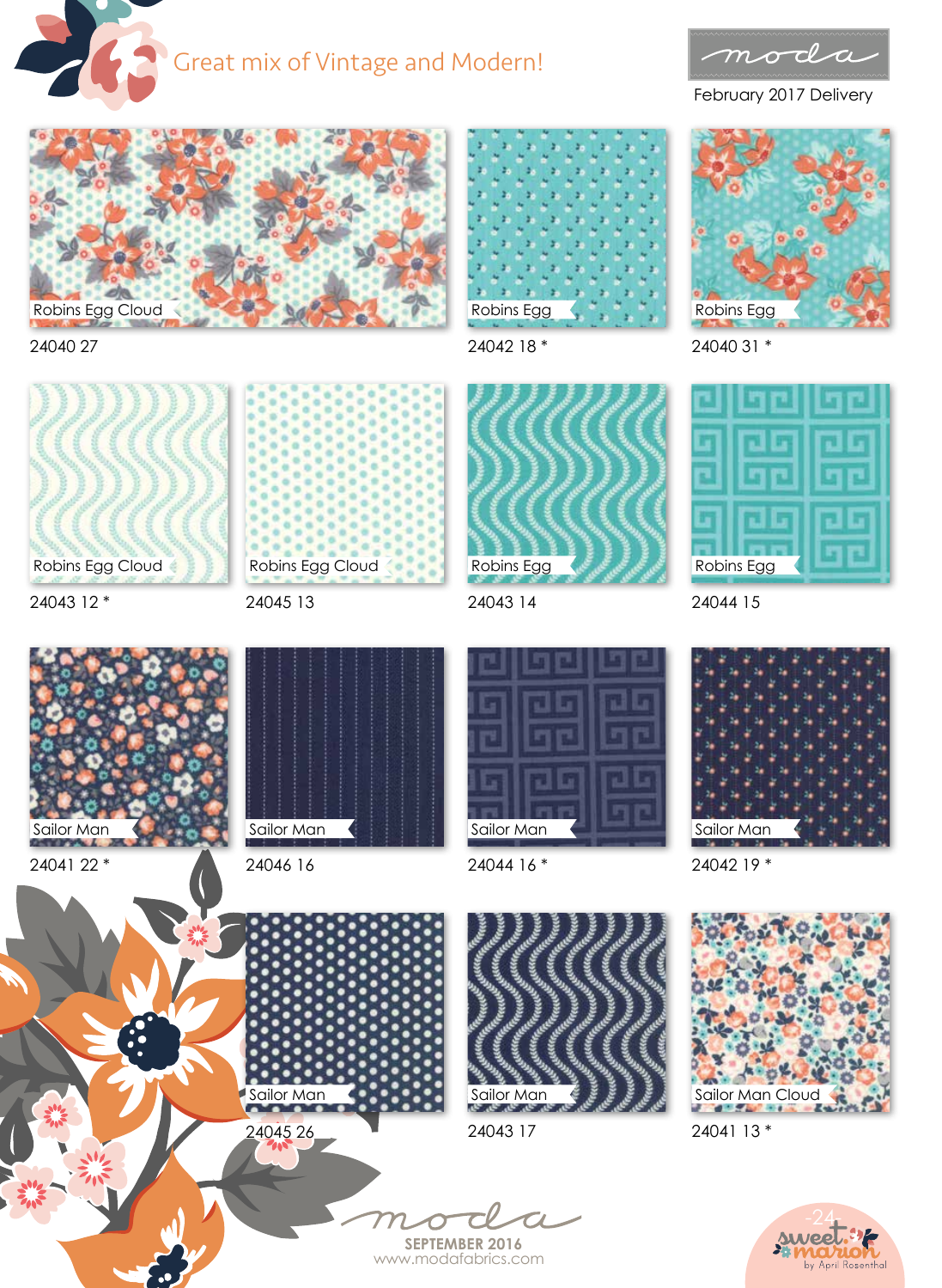## Sweet prints for the perfect summer dress!







24046 11 \*

Cloud

24040 25 \*

24041 15

24044 14 \*





by April Rosenthal



24045 17





24046 13



24046 17

24045 20 \*



24044 12 \*

**PGP 141 / PGP 141G**  Serpentine Size: 51″ x 61″

24040 33

Silverware

**SEPTEMBER 2016** www.modafabrics.com